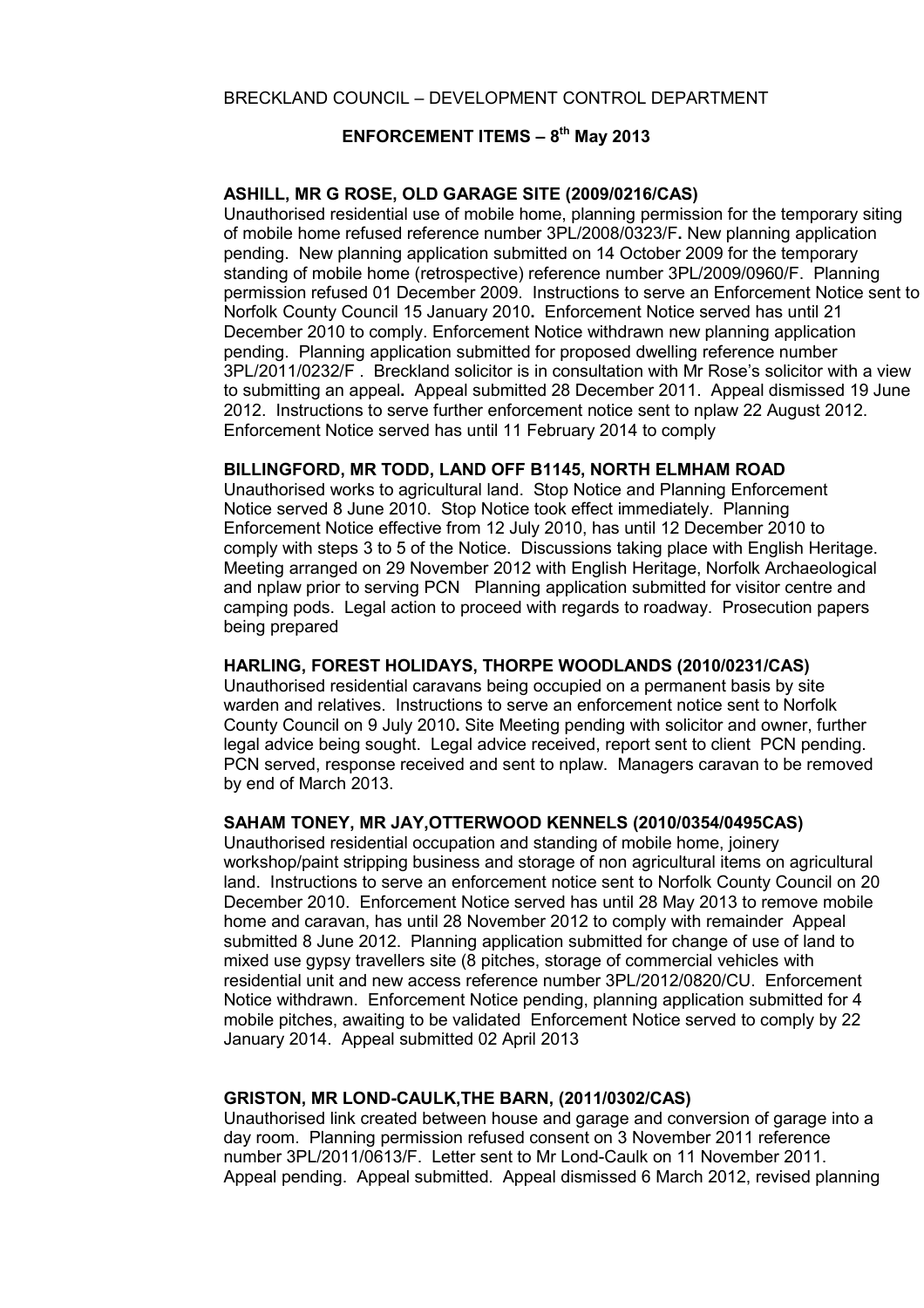application pending. Planning application submitted on 3 August 2012 for minor material amendment to pp 3PL/2008/0885 in respect of a flat roof link, reference number 3PL/2012/0836/F. Planning permission approved 28 September 2012 for flat roof link, condition imposed for unauthorised works to be demolished within 4 months of permission i.e. 28 January 2013. Further 3 months agreed due to recent bad weather. Visit pending to check progress

# **SPORLE, MR & MRS LAMBERT, 33 THE STREET (2012/0030/CAS)**

Unauthorised front porch erected. Instructions sent to nplaw to serve enforcement notice 23 January 2012. Enforcement Notice served 23 March 2012, front porch to be removed by 1 August 2012. Appeal submitted 11 May 2012, site visit pending. Appeal dismissed on 10 December 2012, to comply with enforcement notice by 10 March 2013. Alternative scheme submitted

#### **DEREHAM, MR EGLEN, PENHILL, ETLING GREEN (2012/0055/CAS)**

Unauthorised mobile home, decking, sheds and garage, stables, ménage and lighting and parking of additional two lorries. Planning permission refused on 8 December 2011 for the provision of static caravan, double garage, sheds and decking area reference 3PL/2011/0895/F. Planning application submitted for change of use of land for parking provision for additional two lorries reference 3PL/2011/0896/CU, application withdrawn 22 November 2011. Instructions sent to nplaw to serve enforcement notice and planning contravention notice 28 February 2012. Planning Contravention Notice served on 26 March 2012. Enforcement Notice served has until 18 July 2013 to comply. Planning application submitted for retention of yard area to park additional HGV cab units reference number 3PL/2012/0819/CU. Planning permission approved for additional HGV's 03 October 2012.

#### **THETFORD, MR RIBERIO, 51 CASTLE STREET (ENF/2012/0204/CAS)**

Unauthorised works to listed building, Client authorisation given to pursue formal enforcement action 17 May 2012. Instructions sent to nplaw to serve listed building enforcement notice 23 May 2012. Listed Building Notice issued on March 2013, effective from 1 May 2013 to comply by 01 September 2013

### **ATTLEBOROUGH, MR BECKER, LEYS LANE (ENF/2012/0227/CAS)**

Breach of Condition imposed on planning permission 3PL/2004/1037/F which states the warehouse shall be used only in connection with Fine Furniture Exports. Instructions to issue Breach of Condition Notice sent to nplaw 20 March 2013

## **THETFORD, ASHLEY HOUSE, STEPHENSON WAY (ENF/2012/0236/CAS)**

Unauthorised change of use of vacant factory to charity shop. Instructions to serve enforcement notice sent to nplaw 9 July 2012. Enforcement Notice served 8 October 2012 to comply by 30 January 2013. Appeal submitted. Appeal dismissed 18 March 2013. Compliance period 14 May 2013

### **STOW BEDON, LAND AT BRECKLES HEATH, TNP (ENF/2012/0362/CAS)**

Unauthorised poultry units, associated feed hoppers and new roadway. Planning Contravention Notice served 25 July 2012, Instructions so serve enforcement notice sent to nplaw 19 September 2012. Enforcement Notice served has until 2 March 2013. Appeal submitted 05 December 2012, pending decision

#### **ATTLEBOROUGH, MR HAMER, FIELDVIEW, LEYS LANE (ENF/2012/0414/CAS)**

Unauthorised residential mobile home sited on land known as Fieldview. Enforcement action authorised 10 October 2012. Instructions to serve enforcement notice sent to nplaw 19 October 2012. Enforcement notice served has until 8 December 2013 to remove the mobile home. Appeal submitted 19 March 2013